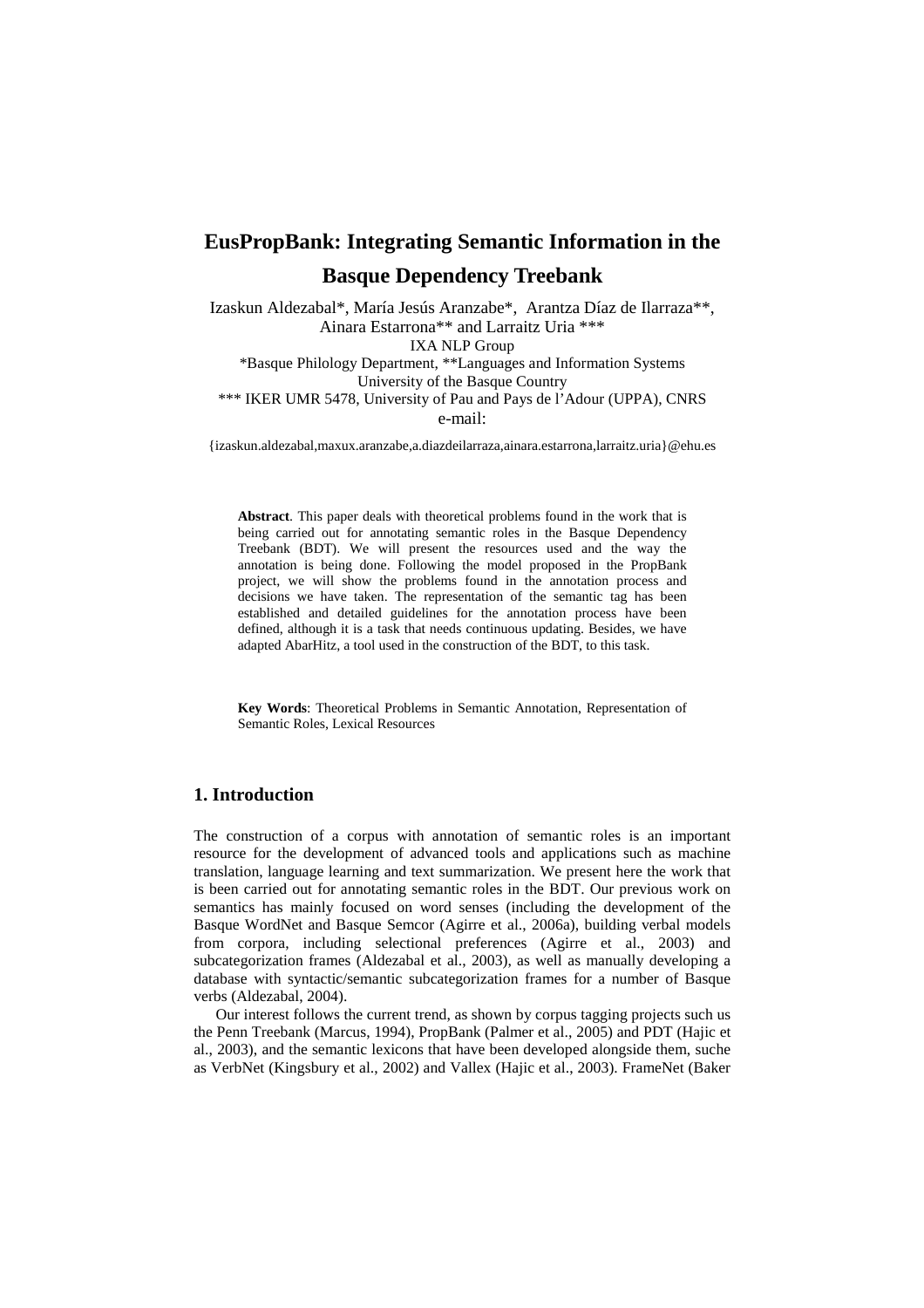et al., 1998) is also an example of the joint development of a semantic lexicon and a hand-tagged corpus.

After a preliminary study, we chose to follow the PropBank/VerbNet model for a number of reasons:

- The PropBank project starts from a syntactically annotated corpus, just as we do.
- The organization of the lexicon is similar to our database of verbal models.
- Given the VerbNet lexicon and the annotations in PropBank, many implicit decisions on problematic issues, such as the distinctions between arguments and adjuncts have been settled and are therefore easy to replicate when we tag the Basque data.
- Having corpora in different languages annotated following the same model allows for cross-lingual studies and hopefully the enriching of Basque verbal models with the richer information currently available for English.

In fact, the PropBank model is being deployed in other languages, such as Chinese, Spanish, Catalan and Russian. Palmer and Xue (2003) and Nianwen (2008) describe the Chinese PropBank. Civit et al. (2005) describe a joint project to annotate comparable corpora in Spanish, Catalan and Basque.

The paper will be organised as follows: after a brief introduction, we will present the resources used in the semantic tagging. Section 3 explains the steps followed in the annotation, the automatic procedures defined to facilitate the task of manual annotation. In section 4, we describe the tool used for tagging (AbarHitz) while section 5 discusses theoretical problems and decisions we are facing. Finally, section 6 presents the conclusions and future work.

## **2. The Resources used**

In this section we will present the PropBank/VerbNet model, the model followed, and the resources we have for the annotation of semantic roles. We will explain them briefly, more details can be found in Aldezabal (2007) and Agirre et al. (2006b).

#### **2.1. PropBank/VerbNet**

PropBank is a corpus that is annotated with verbal propositions and their arguments. In the PropBank model two independent levels are distinguished: the level of arguments and adjuncts, and the level of semantic roles. The elements that are regarded as arguments are numbered from *Arg0* to *Arg5*, expressing semantic proximity with respect to the verb. The lowest numbers represent the main functions (subject, object, indirect object, etc.). The adjuncts are tagged as *ArgM*.

With regard to roles, PropBank uses two kinds: roles specific to each specific verb (e.g. buyer, thing bought, etc.), and general roles (e.g. agent, theme, etc.) linked to the VerbNet lexicon (Kipper et al., 2002).

VerbNet is an extensive lexicon where verbs are organized in classes following Levin's classification (1993). The lexicon provides an association between the syntactic and semantic properties of each of the described verbs.

Table 1 shows the PropBank roleset for the verb 'go.01' and the corresponding VerbNet roleset with Levin's class number (go-47.7 51.1-2).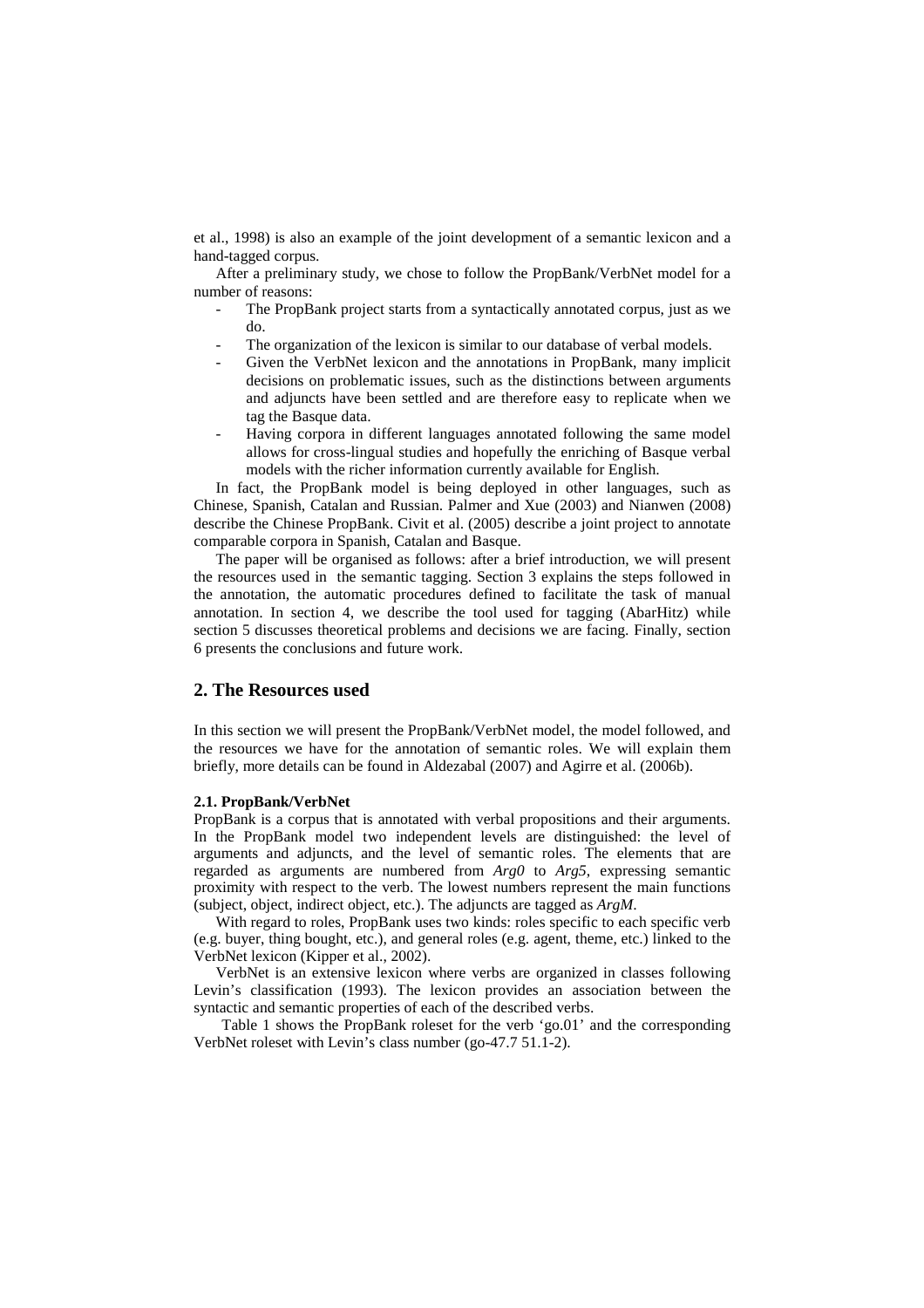Table 1: PropBank and VerbNet rolesets of the verb 'go'.

| PropBank go.01                       | VerbNet go-47.7 51.1-2 |
|--------------------------------------|------------------------|
| Arg1: entity in motion/goer          | Theme                  |
| $Arg2$ : extent                      |                        |
| Arg3: start point                    | Source                 |
| Arg4: end point                      | Destination            |
| ArgM: medium                         |                        |
| ArgM: direction (usually up or down) |                        |

A verb equivalent to the English *go* should have a similar roleset. Table 2 shows a preliminary version for the roleset of the Basque verb *joan.01* (= 'go') based on the roleset in table 1. VerbNet roles are more general and sometimes, as the examples show, more simple. As a first approach, we decided to use the VerbNet1.0 roles (and when the tagging task required we would add the missing ones) because it is more similar to our in-house database. We will only mention the VerbNet roles in the rest of the paper, together with the argument number.

Table 2: Preliminary version of the lexical entry for *joan.01* (='go').

| joan.01           |  |
|-------------------|--|
| Arg1: Theme       |  |
| Arg3: Source      |  |
| Arg4: Destination |  |
|                   |  |

Table 3 shows the argument numbers, the VerbNet roles and the syntactic functions which are usually associated with the numbered arguments and adjuncts in PropBank:

Table 3: The argument numbers, the roles and the syntactic functions usually associated with the numbered arguments and adjuncts in PropBank.

| Arguments       | <b>VerbNet roles</b>     | <b>Syntactic function</b>       |
|-----------------|--------------------------|---------------------------------|
|                 |                          |                                 |
| Arg0            | agent, experiencer       | subject                         |
| Arg1            | patient, theme,          | direct object, attribute,       |
|                 | attribute, extension     | predicative, passive<br>subject |
| Arg2            | attribute, beneficiary,  | attribute, predicative,         |
|                 | instrument, extension,   | indirect object,                |
|                 | final state              | adverbial complement            |
| Arg3            | beneficiary, instrument, | predicative,                    |
|                 | attribute, cause         | circumstantial                  |
|                 |                          | complement                      |
| Arg4            | destination              | adverbial complement            |
| <b>Adjuncts</b> |                          |                                 |
| ArgM            | location, extension,     | adverbial complement            |
|                 | destination, cause,      |                                 |
|                 | time, manner, direction  |                                 |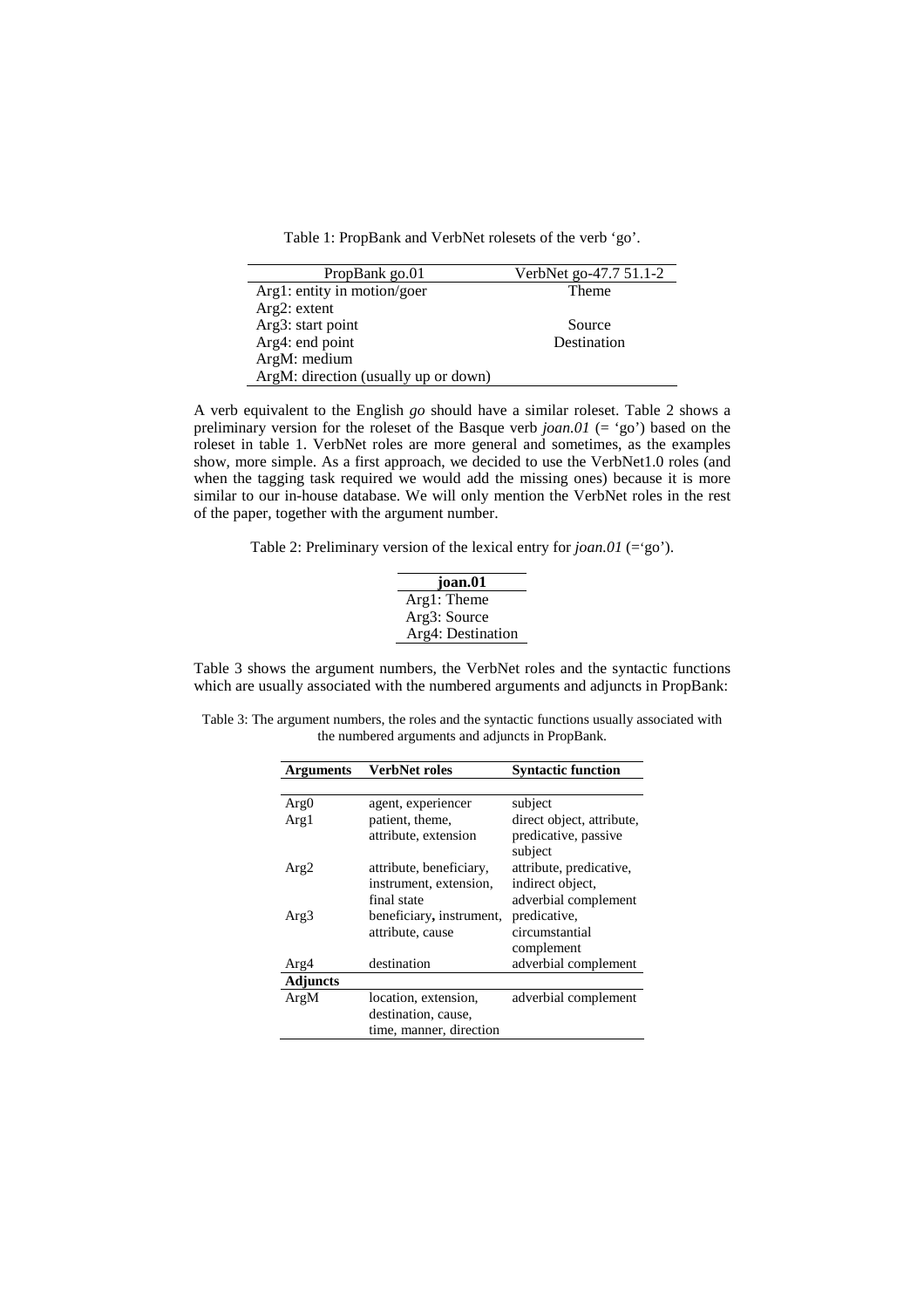We have gathered the information contained in PropBank and VerbNet (VerbNet 1.0) in a single data base. The information contained in this data base is used when applying the automatic procedure.

#### **2.2. The BDT Corpus**

For our task we will use the Basque Dependency Treebank (BDT). The Basque Dependency Treebank was built on EPEC, a corpus that contains 300,000 words of standard written texts which is intended to be a training corpus for the development and improvement of several NLP tools (Bengoetxea and Gojenola, 2007). Around one third of this collection was obtained from the *Statistical Corpus of 20th Century Basque* (http://www.euskaracorpusa.net). The rest was sampled from *Euskaldunon Egunkaria* (http://www.egunero.info) a daily newspaper. EPEC has been manually tagged at different levels: morphosyntax, syntactic phrases, syntactic dependencies (BDT) and WordNet word senses.

#### **2.3. The EADB Resource (Data Base for Basque Verbs)**

The work done in Aldezabal (2004), which includes an in-depth study of 100 verbs for Basque from EPEC, is our starting point. Aldezabal defined a number of syntacticsemantic frames (SSF) for each verb. Each SSF is formed by semantic roles and the declension case that syntactically performs this role. The SSFs that have the same semantic roles define a coarse-grained verbal sense and are considered syntactic variants of an alternation. Different sets of semantic roles reflect different senses. This is similar to the PropBank model, where each of the syntactic variants (similar to a frame) pertains to a verbal sense (similar to a roleset).

Aldezabal defined a specific inventory of semantic roles; the set of semantic roles associated with a verb identifies the different meanings of that verb. The semantic roles specified are: Theme, Affected Theme, Created Theme, State, Location, Time, End Location, End State, Start Location, Path, Startpoint, Endpoint, Experiencer, Cause, Source, Container, Content, Feature, Activity, Measure, Manner. In addition, Aldezabal identified a detailed set of types of general predicates to facilitate the classification of verbs from a broad perspective in such a way that the meaning of the verbs is expressed from a cognitive point of view. The predicates are the following: Change of State of an Entity, Change of Location of an Entity, Change of an Entity, Creation of an Entity, Activity of an Entity, Interchange of an Entity, To contain an Entity, Assignment of a Feature to an Entity, Existence of an Entity, Location of an Entity, State of an Entity, Description of an Entity, Expression of a Suppisition.

We show an example of an EADB verb entry:

joan.1 ('go'): entity in motion

 $\overline{a}$ 

affected theme\_ABS<sup>1</sup>; startpoint / path\_ABL; endpoint\_ALA joan.2 ('go'): entity in motion

 affected theme\_ABS; startpoint [+animate]\_DAT; endpoint\_ALA joan.3 ('go'): feature that disappears from an entity

container\_DAT; content [-animate, -concrate]\_ABS

 $<sup>1</sup>$  ABS, ABL, ALA and DAT are the absolutive, ablative, adlative and dative cases</sup> respectively.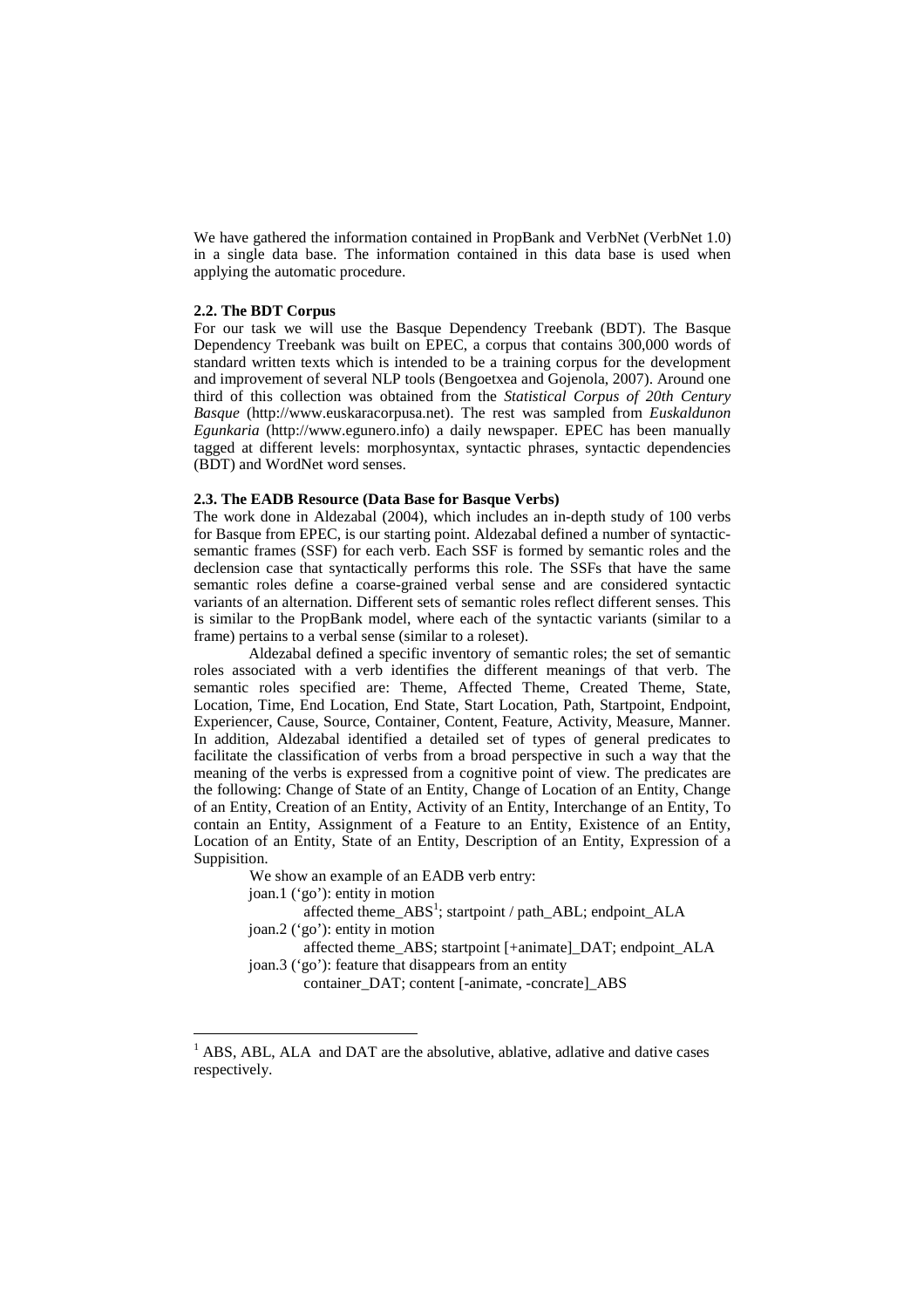#### **2.4. Mapping between Basque and English Verbs based on Levin's classification**

In Aldezabal (1998), English and Basque verbs are compared based on Levin's alternations and classification. For this purpose, all of the verbs in Levin (1993) were translated first considering the semantic class and then paying attention to the similarity of the syntactic structure of verbs in English and Basque. The main advantage of having linked the Basque verbs to Levin classes comes from the fact that other resources like PropBank and VerbNet lexicon are linked to Levin classes and contain information about semantic roles. Verbs in a Levin class have a regular behaviour (according to diathesis alternation criteria), different from verbs belonging to other classes. Also de classes are semantically coherent and verbs belonging to one class share the same semantic roles. In Table 4, we present some examples of these links.

Table 4: the link between verbs in Levin (1993) and Basque.

| glower  | 40.2   | bekozko/kopetilun begiratu |
|---------|--------|----------------------------|
| glue    | 22.4   | erantsi, kolatu            |
| gnash   | 40.3.2 | hortzak karraskatu         |
| go      | 47.7   | joan                       |
| go      | 51.1   | joan                       |
| gobble  | 38     | glu-glu egin               |
| gobble  | 39.3   | irentsi                    |
| goggle  | 30.3   | liluratu moduan begiratu   |
| gondola | 51.4.1 | gondolaz ibili/joan/eraman |

## **3. The Annotation Process**

When constructing BDT, we followed a Dependency Parsing Syntactic Formalism which provides a straight forward way for expressing semantic relation. The process of manual annotation of semantic roles associated to verbs will begin with the tagging of the most frequent verbs contained in the corpus (approximately 30% of all verb occurrences correspond to 10 verbs) and studied in (Aldezabal, 2004). The sentences of the corpus are grouped according to the verbs they have.

We don't annotate light and modal verbs that will be treated deeply later. That is the case of  $egin (='do')$  and  $izan (='be')$ , which are the two most frequent verbs in the corpus.

Once we finish the 100 verbs, we will continue with the rest of verbs, in the way we will explain in the methodology.

We carry out this work by means of the following phases:

1. The preprocessing phase: comparison of the Levin classes in our mapping and the PropBank data-base. As explained before, we have the English equivalent of a Basque verb in terms of Levin class so we were able to obtain automatically the PropBank/VerbNet information for each treated verb from the paid data-base, basing on Levin class.

However, we have to update our mappings since our mapping was done, some time ago, PropBank has changed and, consequently, new classes and subclasses have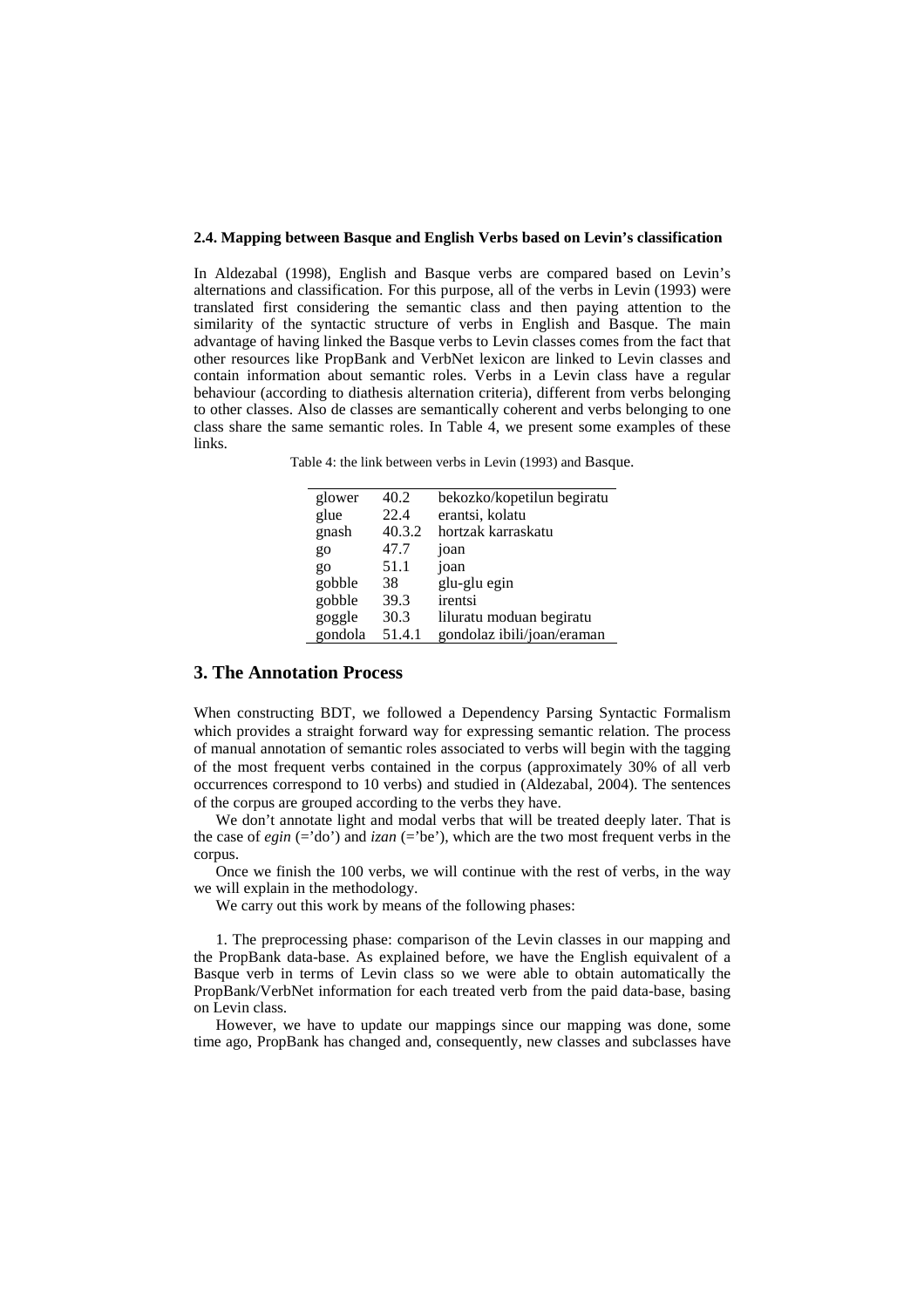been added, erased and modified. We performed an automatic revision of our previous mappings and distinguished the four different situations, explained below:

- equal: represents the case in which the identification of the class for a verb has not changed since the mapping was done. For instance, *say* and *go* continue being in the 37.7 and 47.7 classes respectively. This option represents 51% of the cases.
- **subclass**: a new subclass has been defined in PropBank. For example, the verb *go* in the 51.1 class in our mapping has been redefined as 51.1-2 in PropBank. In these cases, we directly equalized the subclass with the general class, and maintain the mapping. (6%)
- changed: a Levin class in PropBank has changed and there is not a direct coincidence between our mapping and the one in PropBank. For instance, the class 45.6 for the verb *increase* has been changed in PropBank (2%)
- missing: the verb is not included in PropBank or it has not assigned any Levin class. For instance, the verb goggle is not in PropBank (41%)

In Table 5 we present the result of this automatic comparison for some of the verbs contained in Table 4. The first column in Table 5 shows the English verb, the second column corresponds to Levin's class, the third column presents the definition of the verb in Basque and the fourth one specifies to which group the mapping belongs.

| glower    | 40.2   | bekozko/kopetilun begiratu | <b>MISSING</b>  |
|-----------|--------|----------------------------|-----------------|
| glue      | 22.4   | erantsi, kolatu            | <b>EQUAL</b>    |
| glutenize | 45.4   |                            | <b>MISSING</b>  |
| gnash     | 40.3.2 | hortzak karraskatu         | <b>MISSING</b>  |
| gnaw      | 39.2   |                            | <b>MISSING</b>  |
| $g_{0}$   | 47.7   | joan                       | <b>EQUAL</b>    |
| $g_{0}$   | 51.1   | joan                       | <b>SUBCLASS</b> |
| gobble    | 38     | glu-glu egin               | <b>EQUAL</b>    |
| gobble    | 39.3   | irentsi                    | <b>EQUAL</b>    |
| goggle    | 30.3   | liluratu moduan begiratu   | <b>MISSING</b>  |

Table 5: A sample of the results of the comparison between our mapping and PropBank, regarding Levin classes.

We decided to deal with the first and second cases (those verbs detected as "equal" and "subclass") that cover the 46% of the EPEC corpus, leaving the rest to future study. We are refining our algorithm to see if it is possible to detect automatically more equivalences..

gondola 51.4.1 gondolaz ibili/joan/eraman MISSING

2. Establishing the tagging criteria. Three linguists tag 50 occurrences of the same verb for each of the verbs fixed in the first step. This step has the objective of obtaining the guidelines for the annotation.

3. Semiautomatic tagging. Again, three linguists tag 20 different occurrences of the same verb (60 occurrences in all). Once (at least) 60 occurrences of these verbs are tagged we begin with the rest of occurrences by means of automatic procedures. Throughout the process the guidelines are updated.

For the rest of the verbs, we will prepare an automatic pre-tagging process based on lexical models obtained from the tagged corpus. Features such as Verb, VNrol,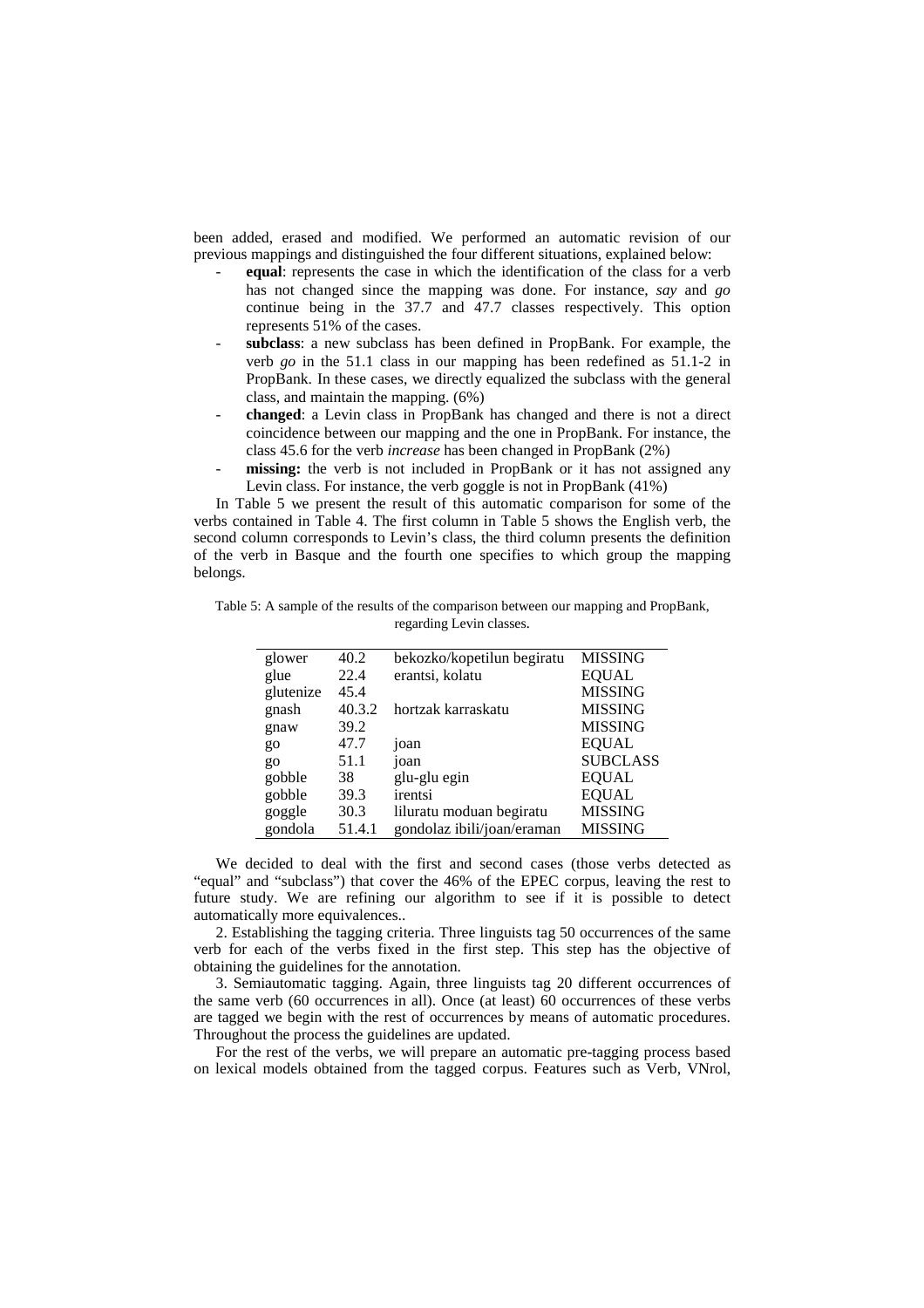Valence and Selectional Restriction will be taken into account. In Aldezabal (2001) and Zapirain et al. (2008), we have carried out some experiments in which different methods for role inference are proposed for English verbs.

## **3.1. Representation of the Semantic Information (Definition of the Tag)**

From the set of dependency relations associated to a clause, we will take those relations that are candidates to be arguments or adjuncts of the verb<sup>2</sup> We denominate the semantic tag defined "arg\_info" and it is composed by the following fields (explained in the order of appearence):

- **VN** (VerbNet/PropBank verb): the English verb and its PropBank number in "VerbNet-PropBank". As it is usual to find more than one verb in the same category, we put the necessary ones separated by the slash. Example: tell\_01 / say\_01.
- **V** (Verb): the main verb which acts as the head of the relation.
- **Treated Element** (TE): the element depending from the head that will be the adjunct or the argument.
- VAL (valence): value that identifies arguments or adjuncts: arg0, arg1, arg2, arg3, arg4, argmod.
- **VNrol** (role in VerbNet): those represented in Table3.
- **EADBrol** (semantic role according to EAD roleset). We can see an enumeration of them in Table 4.
- HM (Selectional Restriction). Up to now we only consider [+animate], [animate], [+count], [- count], [+hum], [-hum]

Figure 1 shows a compound sentence syntactically annotated, where a semantic annotation has been added to the phrase in adlative (ALA) linked to the verb *joan*. We can see that the sentence is divided into phrases and that each phrase has a dependency relation (e.g. ncmod for prepositional phrase) with respect to the verb  $(joan)$ . Syntactic dependencies<sup>3</sup> are marked on the links, and the semantic information in the nodes. Declension case has been included in the nodes as additional information.

 $\overline{a}$ 

 $2$  The relations considered are: ncsubj, ncobj, nczobj, ncmod, ncpred (non-clausal subject, object, indirect object, …), ccomp\_obj, ccomp\_subj, cmod (clausal finite object, subject, modifier), xcomp\_obj, xcomp\_subj, xcomp\_zobj, xmod, xpred (clausal non-finite object, subject, indirect object, …).

<sup>3</sup>*cmod* is the relative clause; *auxmod* is the auxiliary verb; *ncsubj* is the noun-clause subject; and *postos* is an auxiliary tag to express a complex postposition.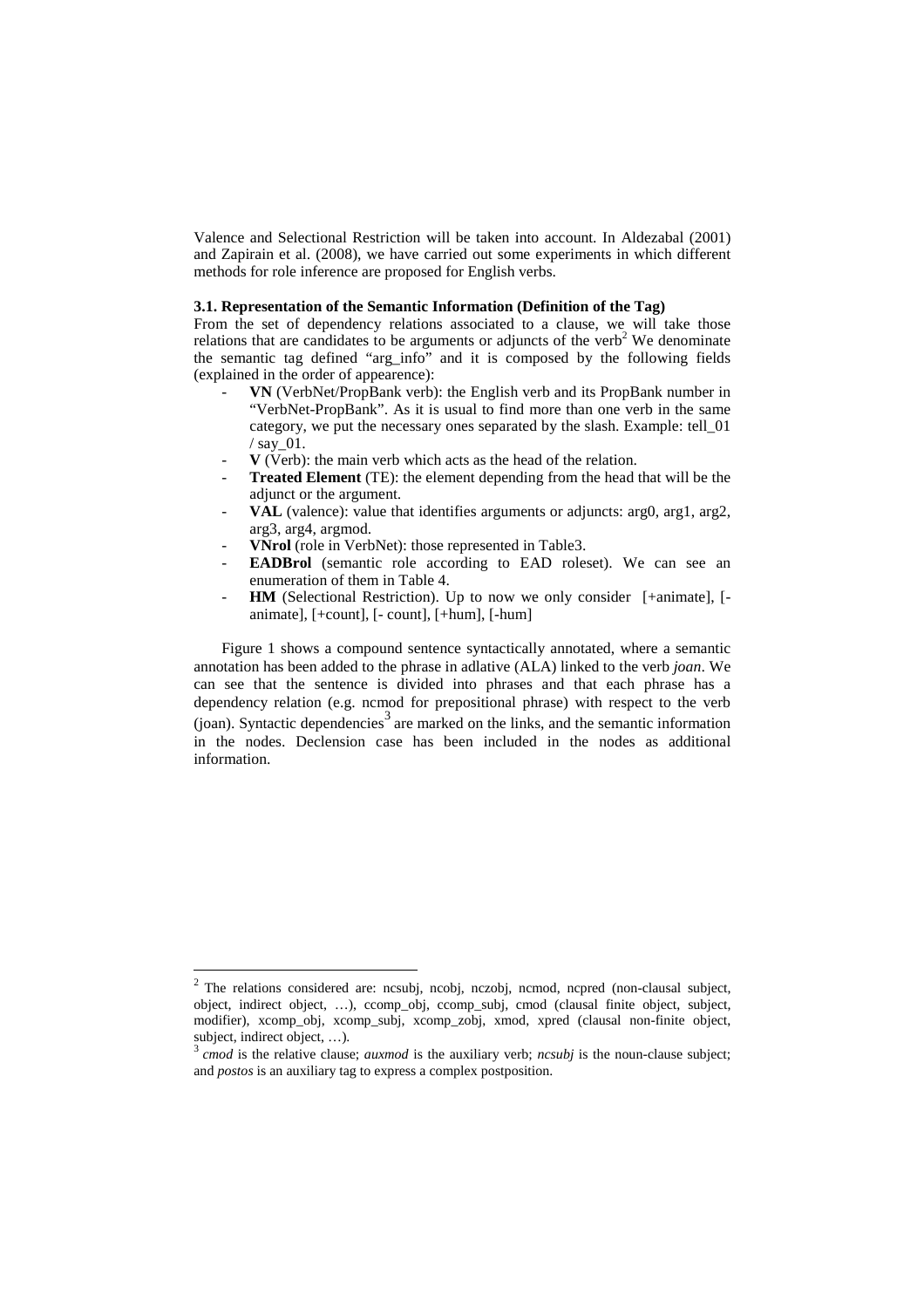

Figure 1: A syntactically and semantically annotated clause in Basque.

The example (1) illustrates the arg\_info tag that corresponds to the relation highlighted in Figure 1.

(1) arg\_info: (go\_01, joan, *Argentinara<sup>4</sup>* , Arg4, Destination, end\_location, -<sup>5</sup> .)

# **4. AbarHitz, the tool for tagging**

AbarHitz (Díaz de Ilarraza et al., 2004) is a tool designed to help the linguists in the manual annotation process of the BDT. AbarHitz has been implemented to assist during the definition of dependencies among the words of the sentence.

Similar tools have been implemented with the same aim as the AbarHitz; Annotation Graph Toolkit (AGTK) (Bird et al., 2002), TREPIL Treebanking Interface (Rosén et al., 2005) are some examples. It is important to emphasize that the design of Abar-Hitz follows the general annotation schema we established for representing linguistic information and it is part of a general environment we have developed so far in which general processors and resources have been integrated.

Let us first of all describe the tool in general terms and then we will explain how it is appropriate for the semantic annotation presented here.

Abar-Hitz communicates with the user by means of a friendly interface providing the following facilities:

- (1) It visualizes the morphosyntactic information obtained so far and which, for our specific corpus, have previously been manually disambiguated. The tool is able to simultaneously use outputs from several tools (a morphological parser, a POS tagger and a syntactic parser) to guide the annotator's decisions.
- (2) It graphically visualizes the dependency-tree for each sentence. In addition, the tree drawn can be graphically manipulated in such a way that the user can change the tags and their fields, roll up sub-trees, remove/add nodes, remove/add connectors (dependencies) and so on.

 $\overline{a}$ 

<sup>&</sup>lt;sup>4</sup> to Argentina (PP)

 $<sup>5</sup>$  When we are not sure of a value or we think it is not necessary to define it, we put</sup> the null mark ("-").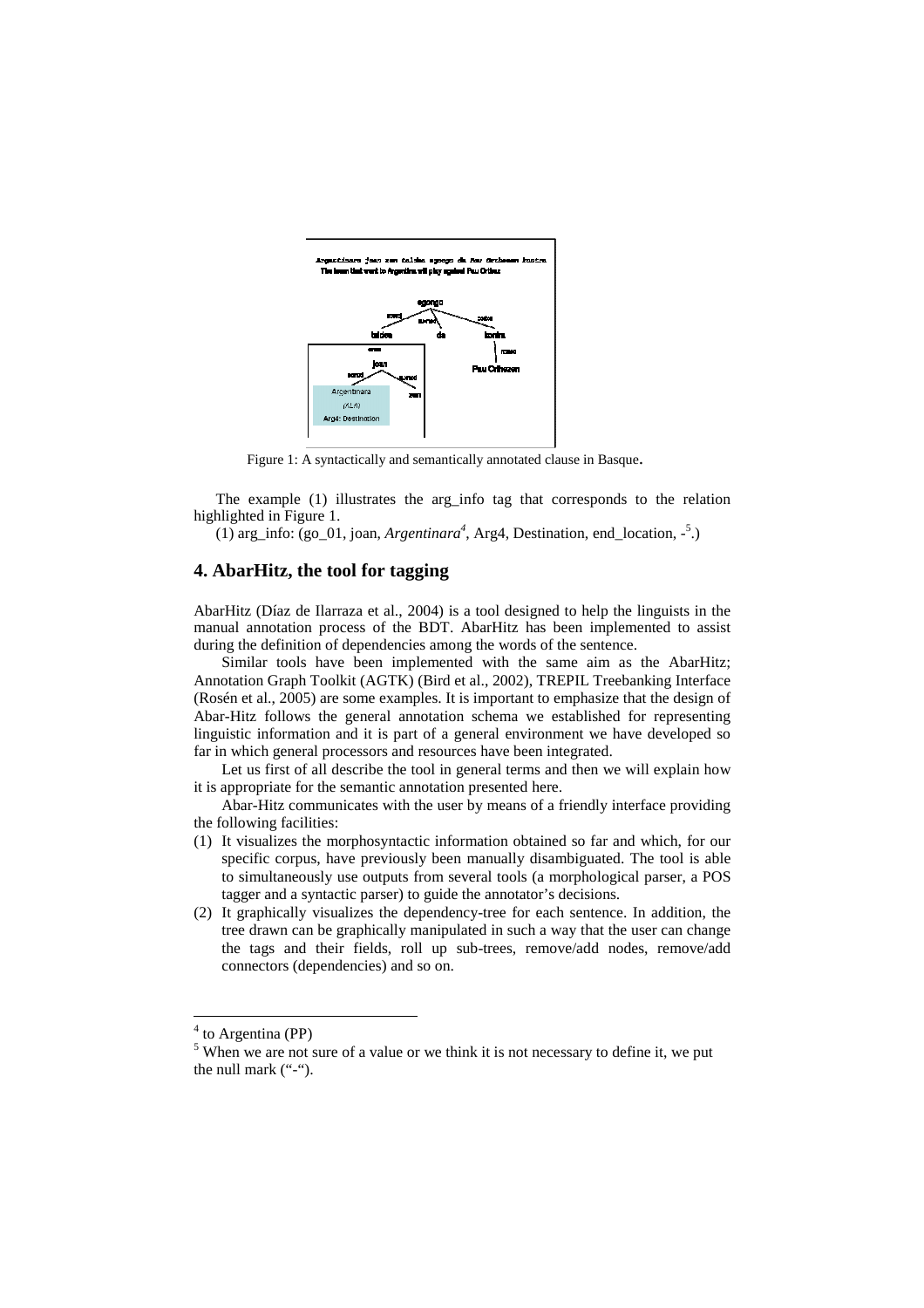(3) It provides an environment for syntactic checking while tagging. We have to take into account that mistakes can be made while tagging in the number and type of slots, and the name of the tag itself. Abar-Hitz keeps away from these mistakes by showing specific pop-up menus where the only thing the linguist can do is to select the appropriate tag.

Figure 2 shows the main window of Abar-Hitz in which we can identify:

- **sentence selection area** (in the right side of the figure). In the top part the linguist specifies the verb; in the example the verb joan (to go) has been selected. Below the specification area, a list of the files containing the selected verb is given. The annotator can select one of the files to proceed with the annotation. At the side, the system also maintains a record of the status of the annotation process indicating for each sentence whether: i) the annotation has been completed or not; ii) the annotation sentence is not clear enough and some aspects must be discussed, and so on.
- text area (upper left). When the annotator clicks on one the files listed, the sentence is shown in the upper part of the window highlighted.
- **tagging area (left side)**. The tree visualizer is activated by clicking on the corresponding icon.

### **4.1. Adapting AbarHitz to the tagging of semantic roles**

A recent enhancement of AbarHitz facilitates the semantic annotation by offering the linguist new options:

- (1) It provides the information associated with the verb being tagged, contained in PropBank and VerbNet. Figure 2 shows an example of this functionality, which is made explicit in two ways: i) by displaying in the right part of the window information from PropBank/VerbNet; and ii) by giving the corresponding information in the arg\_info relation as seen in section 3.4.
- (2) It provides new "incomplete" "arg\_info" relations to be fulfilled by the annotator. We say "incomplete" because some of the arguments of the relation have been automatically obtained while others remain unspecified. Although the system doesn't provide all the "arg\_info" relation complete, the approach has been proved to be very helpful to the linguists. Figure 3 shows, on the left side, the syntactic annotation of the sentence and the semantic tag "arg\_info" associated to the verb under study (*joan*) fulfilled by the annotator.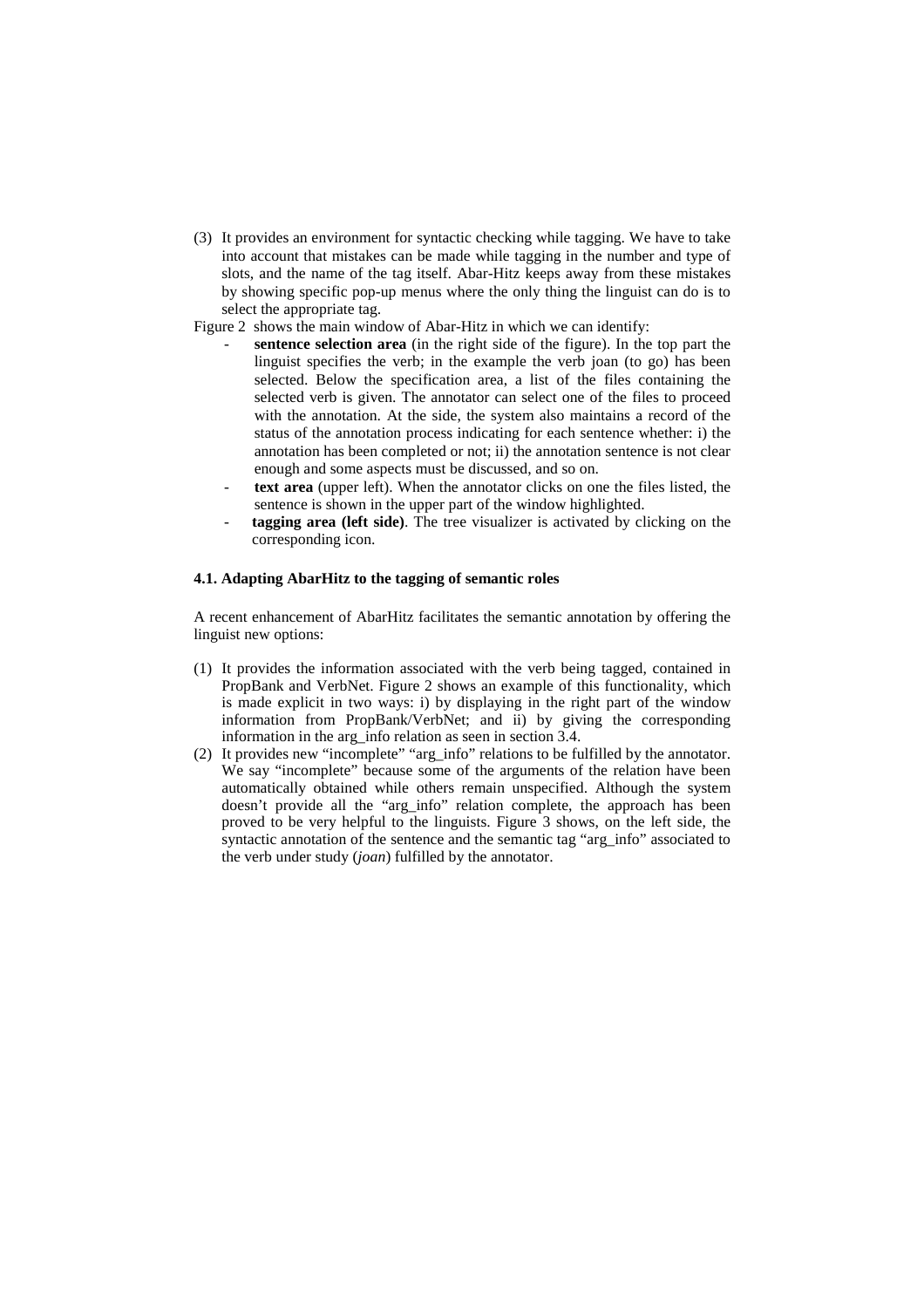| Abar-Hitz                                                                                                                                                                                   | . Ielx                                                                                                                                                                                                                                                                     |
|---------------------------------------------------------------------------------------------------------------------------------------------------------------------------------------------|----------------------------------------------------------------------------------------------------------------------------------------------------------------------------------------------------------------------------------------------------------------------------|
| Fitxategia Edizioa Etiketatzea Laguntza                                                                                                                                                     |                                                                                                                                                                                                                                                                            |
| $\mathfrak{D}$<br>$X$ <sup><math>\circ</math></sup><br>n<br>lе<br>$\sqrt{25}$                                                                                                               |                                                                                                                                                                                                                                                                            |
| maxux.equn.10-1-p4402.2000-10-01.kirola                                                                                                                                                     | Fitxategia ireki   Analisia ikusi   Propbank                                                                                                                                                                                                                               |
| Pau Orthesen kontra aurkestuko da gaur Tau Baskonia saleen<br>aurread .                                                                                                                     | PREDICATE: abandon                                                                                                                                                                                                                                                         |
|                                                                                                                                                                                             | ID: abandon.01 NAME leave behind VERBNET: 51.2                                                                                                                                                                                                                             |
| Gasteisko saleek Tau Baskonia ikusteko aukera isango dute<br>gaur equerdiko 12:15een Zurbanoko pabilioian. Argantinara<br>joen zen taldea egongo da Pau Orthezen kontra. Stonbergas.        | ROLBOt abandoner VNTHETA (51.2) Theme<br>ROLB11 thing abandoned, left behind VNTHETA (51.21 Source<br>ROLE/2t attribute of arr1                                                                                                                                            |
| Timinskas, Foirest eta Corchiani gabe; Obertoren<br>parte hartzes zalentzen dago bere lesios dels ets. Geurko                                                                               | EXAMPLE: And they believe the Big Board, under Mr. Phelan, had abandoned their interest.                                                                                                                                                                                   |
| norgehiagokan, taldaaren aurkesoenas gain, zaleek Esteller<br>aqurtseko aukera izango dute, Tauko jokalari ohia.                                                                            | ASPECT: FORM: PERSON: TENSE: VOICE:<br>ARG(0); the Big Board                                                                                                                                                                                                               |
| Esaldia: sent3 / Egoera: Landu gabe / Dokumentua: maxux egun.10-1-p4402.2000-10-01.kirola                                                                                                   | ARG(M); under Mr. Phelan.<br>REL: sbondoned                                                                                                                                                                                                                                |
| 3 Argentinara joan zen taldea egongo da Pau Orthezen kontra , Stombergas , Timinskas , Foirest eta Corchiani gabe                                                                           | ARG(1): their interest                                                                                                                                                                                                                                                     |
| Obertoren parte-hartzea zalantzan dago bere lesioa dela eta .<br>Oharra:                                                                                                                    | EXAMPLE: John shendoned his purpuit of an Olympic cold medal as a waste of time.                                                                                                                                                                                           |
|                                                                                                                                                                                             | ASPECT: FORM: PERSON: TENSE: VOICE:                                                                                                                                                                                                                                        |
| <b>M</b> baztertu<br>$\sqrt{2}$ anbiquoa<br>allantzazkoa<br>of partziala<br>$\frac{1}{2}$ osoa                                                                                              | ARG(0): John<br>REL: sheedoned                                                                                                                                                                                                                                             |
| ncmod (194, 10an-RAZ7), Argentinara-RAZ6), Argentinara-RAZ61)                                                                                                                               | ARG(1): his pursuit of an Olympic gold medal<br>×<br>ARG(2) (as); a yarte of time.                                                                                                                                                                                         |
| arg_info(vNrs, joan-[w27], Argentinara-[w26], BAL, VNrol, helburuko_kokapena, -)<br>ang_info(VNrs, joan-[w27], Argentinara-[w26], BAL, VNrol, UNEXPECTED, UNEXPECTED)                       | ID: abandon.02 NAME exchange VERBNET: 51.2                                                                                                                                                                                                                                 |
| auxies (-, joan-[w27], zen-[w28])<br>cmod (erit, and dea-[w29], joan-[w27], zen-[w28])                                                                                                      | ROLE@t abandoner VNTHETA (\$1.2) Theme<br>ROLET k thing abandoned, left behind VNTHETA (51.2): Source<br>ROLD'2k preferred item                                                                                                                                            |
| arg_info                                                                                                                                                                                    | EXAMPLE: One Colombian drug bozz, up on hearing in 1967 that Gen. Noriega was negotiating with the U.S. [*] to abandon his command for a comfortable exile, pent him a hand-rized<br>maho reny coffin engraved with his name.                                              |
| ncsubj (abs. egongo-[w30], taldea-[w29], taldea-[w29], subj)                                                                                                                                | ASPECT: no FORM: infinitive PERSON: no TENSE: no VOICE: setime                                                                                                                                                                                                             |
| arq_info(VMrs, econgo-[w30], taldea-[w29], BAL, VMrol, gaia, -)<br>arg_info(VNrs, egongo-[w30], taldea-[w29], BAL, VNrol, egoera, -)                                                        | ARG(0): [*] -> Gen. Nortega.<br>REL: shandon<br>ARG(1): his commond                                                                                                                                                                                                        |
| auxnod (-, egongo-[W30], da-[W31])<br>postos (-, kontra-[w34], Pau Orthezen-[ent7])<br>ncmod (-, egongo-[w30], kontra-[w34], kontra-[w34])                                                  | ARG(2) (for); a confortable calle-<br><b>PREDICATE:</b> depart                                                                                                                                                                                                             |
| arg_info                                                                                                                                                                                    | ID: depart.01 NAMB to go away, leave VERBNET: 51.1-1                                                                                                                                                                                                                       |
| lot (emen, punt_koma-[w37], Stombergas-[w36])<br>lot (emen, punt_koma-[w37], Timinskas-[w38])<br>lot (emen, punt_koma-[w39], punt_koma-[w37])<br>lot (emen, punt_koma-[w39], Foirest-[w40]) | ROLBOt entity leaving, agent VNTHETA (51.1-1); Theme<br>ROLB11 departed from VNTHETA (S1.1-11 Location<br>EXAMPLE: (*-1) Departing from decades of Joyiet dogma . the new system would lead to big differences in pay between workers and almost certainly to unemployment |
| lot (emen, eta-D+41), punt_koma-D+393)<br>lot (emen, eta-Dw41), Corchiani-Dw421)<br>postos (-, gabe-fw431, eta-fw411).                                                                      | ASPECT: no FORM: participle PERSON: no TENSE; no VOICE: octive<br>REL: Departing                                                                                                                                                                                           |
| ncmod (-, egongo-fw301, gabe-fw431, gabe-fw431)                                                                                                                                             | ARG(1)(from); decader of Soviet dozma<br>ARG01; the new ovsters -> P-11                                                                                                                                                                                                    |
| arg info                                                                                                                                                                                    |                                                                                                                                                                                                                                                                            |
| lot (emen, punt_punt_koma-[w44], egongo-[w30])<br>lot (emen, punt_punt_koma-[m44], dago-[m48])<br>ncmod (gen. parte-hartzea-fw461, Obertoren-fw451, Obertoren-fw451)                        | PREDICATE: go                                                                                                                                                                                                                                                              |
| ncsubi (abs. dago-N481, parte-hartzea-N481, parte-hartzea-N481, subi)                                                                                                                       | ID: 20.01 NAME motion VERBNET: 47.7 51.1-2                                                                                                                                                                                                                                 |
| Arn informary 188 - February 1884, part 1884, parts and many national<br>C 7 Internet Explorer                                                                                              | ROLB11 entity in motion/goer VNTHETA (47.7): Theme VNTHETA (51.1-2): Theme<br>ES 夜景の話屋を9, 12:53<br>$F = 11102$                                                                                                                                                             |

Figure 2: Visualizing the information of PropBank/VerbNet (right side) to the human annotator. On left side arg\_info tag proposed to be fullfilled by the annotator

Abar-Hitz has been developed in Java; it follows a modular design in order to be a portable and easily maintainable tool. It runs under the Microsoft Windows, Linux and Unix environments.

## **5. Theoretical Problems and Decisions**

We tagged about 37,000 words of the corpus and analyzed 32 verbs (27% of the overall corpus). We consider for tagging only some of the most frequent verbs (those which appeared in the EADB). We confirmed that the most ambiguous a verb, the more problems and criteria have to be defined.

Then, we have defined general criteria for the tagging process. Structured and detailed set of guidelines for taggers and lexicon editors have been defined (Aldezabal et al., 2010). However, it is a task that needs continuous updating, as new verbs are analyzed.

Let us mention some of the problems defined and decisions taken during this process:

When the correspondence to the PropBank model(s) can be established automatically, it happens that this association is not always complete and consistent. A (Basque) verb can be linked to more than one PropBank verb. In such cases, we have to check, first of all, whether the rolset-number, the role and the arguments in both languages are the same or not.

In case they are equivalent, there is no doubt for tagging: we assign the corresponding verb. For example, the verb *esan* can be linked unquestionably with tell\_01 and say\_01. We establish the correspondence and we indicate this double equivalence by the expression tell\_01/say\_01 as first value of arg\_info tag. If, on the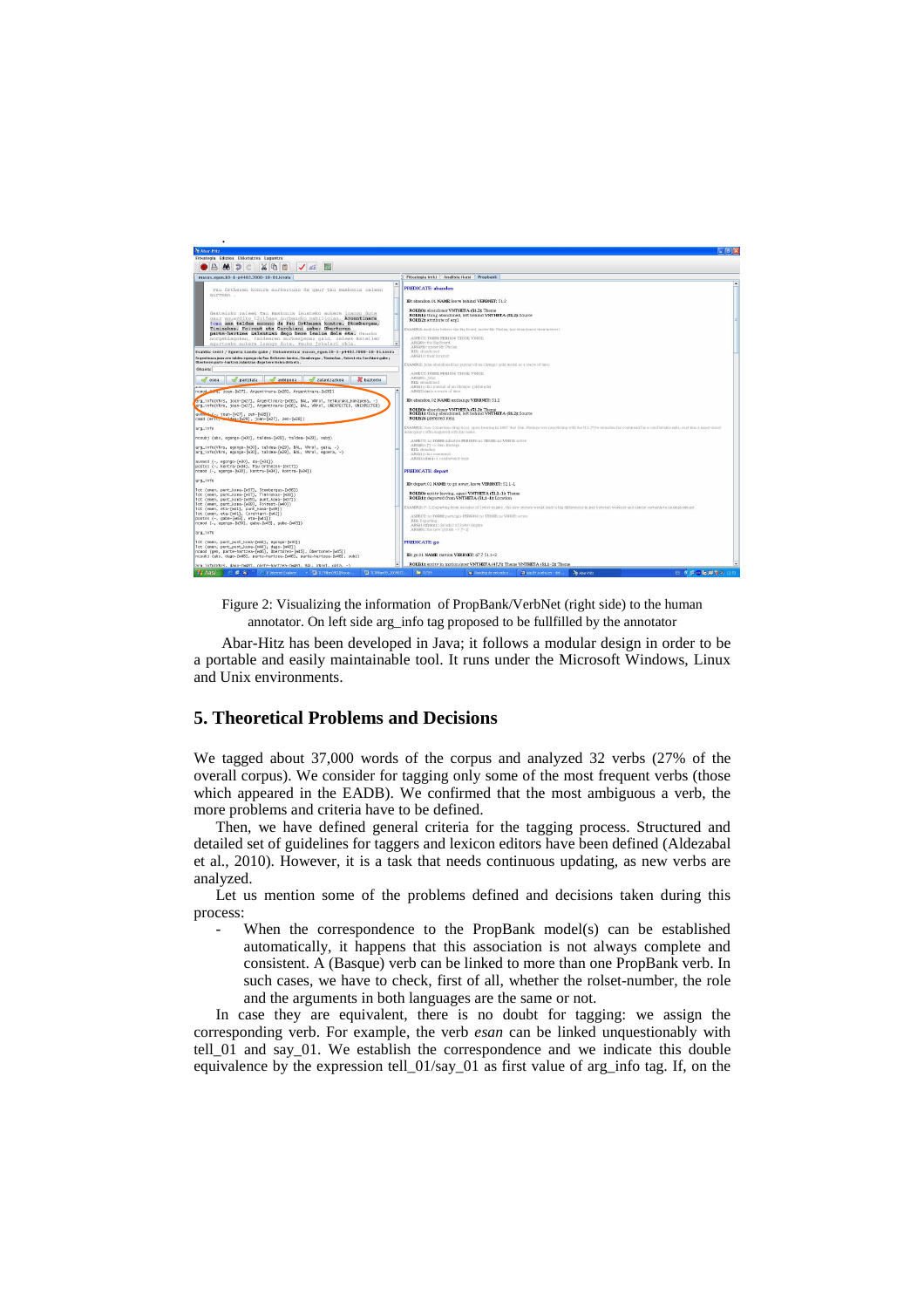contrary, the roles and arguments are not the same, we specify the two verbs in the first field (for example: take\_04/bring\_01) and select the most suitable argument structure one after examining syntactic behavior of both English and Basque verbs.

When the correspondence to the PropBank model(s) can not be established automatically, we try to find the information in other sources (Verb-Index http://verbs.colorado.edu/verb-index/index.php), make the corresponding inference about its argument structure and roleset and update our databases.

The following example illustrates this problem: the verb *jokatu* ("to bet") is not linked because our algorithm has not established *jokatu* as an equivalent of "to bet". In this case, the steps followed will be:

- 1. To get the argument-structure of "to bet" in PropBank
	- Roleset id: bet.01 , *wager*, vncls: 54.5 94

Roles:

- Arg0: *better* Arg1: *amount of bet* Arg2: *basis, proposition, bet on* Arg3: *co-better*
- 2. To look at Verb-Index we can see "to bill", "to rely" and "to risk" have similar behavior
- 3. To look at the roles of the appropriate one, in this case, "to bill"
	- Agent:  $[-\text{amimate} / + \text{organization}]$

Asset: [+currency]

Recipient: [+animate / +organization]

Cause:

- 4. To make the corresponding inference linking argument and role
	- Arg0: Agent
	- Arg1: Asset
	- Arg2: theme
	- Arg3: recipient

Another example to illustrate the difficulty in finding the adequate correspondence can be seen when studying the Basque verb *eskatu* (= "to ask"), we find that none of the equivalents given by the system correspond to the sense we are looking for. In this case, the argument structure of the English verb doesn't agree with the one included in EADB, so, we have to specify a new sense in the EADB data-base. In the case of the verb *eskatu* (= "to ask"), *ask* 02 could the appropriate equivalent but its argument structure does not match with the one specified in EADB. The verb *ask\_02* in PropBank and VerbNet, contains 3 arguments: Arg0: Agent, Arg1: Theme (proposition) and Arg2: Patient.

However, the verb "eskatu" contains only 2 arguments in EADB: Arg0: *esperimentatzailea* (experiencer) and Arg1: *gaia* (theme). Besides, it is said that the DAT (dative) argument is optional although it is not included within the subcategorized cases (this argument fits with Arg2: Patient in PropBank).

We decide to follow the PropBank model and change our data base. Example (2) shows a sentence that illustrates the final annotation linked to the argument structure of *eskatu.*

Example (2):

*Nemesiok, joan baino lehen, Alejandro adiskideari eskatzen dio, zaindu dezala bere "x" zakurra*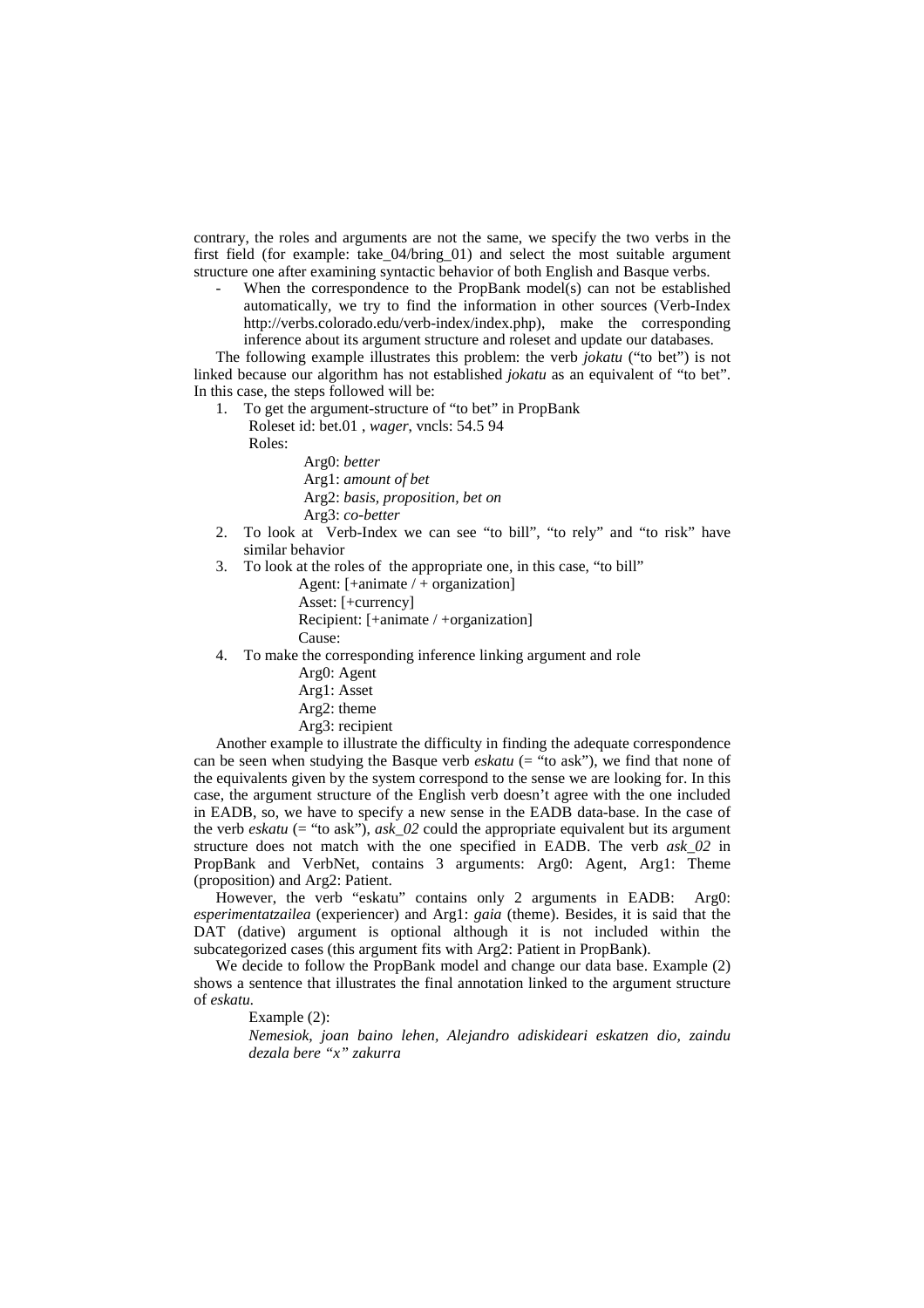- (Before leaving, Nemesio asks his friend Alejandro to look after his "x" dog)
	- arg\_info (ask\_02, eskatzen, Nemesiok, arg0, Agent, ...)
	- arg info (ask  $02$ , eskatzen, lehen, argM, TMP,  $-$ ,  $-$  )
	- arg\_info (ask\_02, eskatzen, adiskideari, arg2, patient, ...)
	- arg\_info (ask\_02, eskatzen, zaindu, arg1, Theme, gaia, -biz.)

 We do not follow the same procedure in all cases. For example, in the case of the verb lortu ("to obtain"), the Arg2 definition of PropBank for DAT cases , will be tagged as ArgM.

- Where the value of an item of the relation is not clear or when it has not any corresponding value, we use the symbol "-".
- We do not tag verbs as part of locutions. For example we will leave the tagging process of the roles linked to the verb *joan*<sup>6</sup> in the expressions, *usotara doa*<sup>7</sup>, *desarmea aurrera badoa<sup>8</sup>* to a subsequent step
- When VerbNet assings two different roles to the same argument, we have decided to base on EADB and to assign the corresponding roles of VerbNet roles. For example, we have found it in the case of the verb *ikusi* ("to see"). In EADB the verb *ikusi* contains two arguments and a role is assigned to each of the arguments:

Arg0: *esperimentatzailea* (experiencer)

Arg1: *gaia* (theme)

In PropBank/VerbNetThat assigns two roles to those arguments: Arg0 has associated "agent" and "experiencier" roles and Arg1, "theme" and "stimulus". In this ambiguous case, we use EADB information. The result would be:

 Arg0: Agent, *esperimentatzailea* Arg1: theme, *gaia*

## **6. Conclusions**

We have presented the work being carried out on the annotation of semantic roles in the BDT, a dependency-based annotated Treebank. Some automatic and manual procedures have been developed in order to facilitate the annotation process. The idea is to present the human taggers with a pre-tagged version of the corpus.

From what we have analyzed up to now, we conclude that the PropBank model is suitable for treating Basque verbs, but, of course, cross-linguistic studies always have to cope with to difficult tasks when performing semantic mapping between verbs in different languages.

Structured and detailed set of guidelines for taggers and lexicon editors have been defined. However, it is a task that needs continuous updating.

Our database of verbal models was a good starting point for the tagging task. We detected some differences with English verbs regarding the status of arguments and adjuncts, due to different basic criteria, but those can be easily adjusted. Our database is stricter on arguments, while PropBank has a wider perspective.

 $\overline{a}$ 

<sup>&</sup>lt;sup>6</sup> In general "to go"

 $7$  to go to hunt pigeons

<sup>8</sup> If disarmament goes on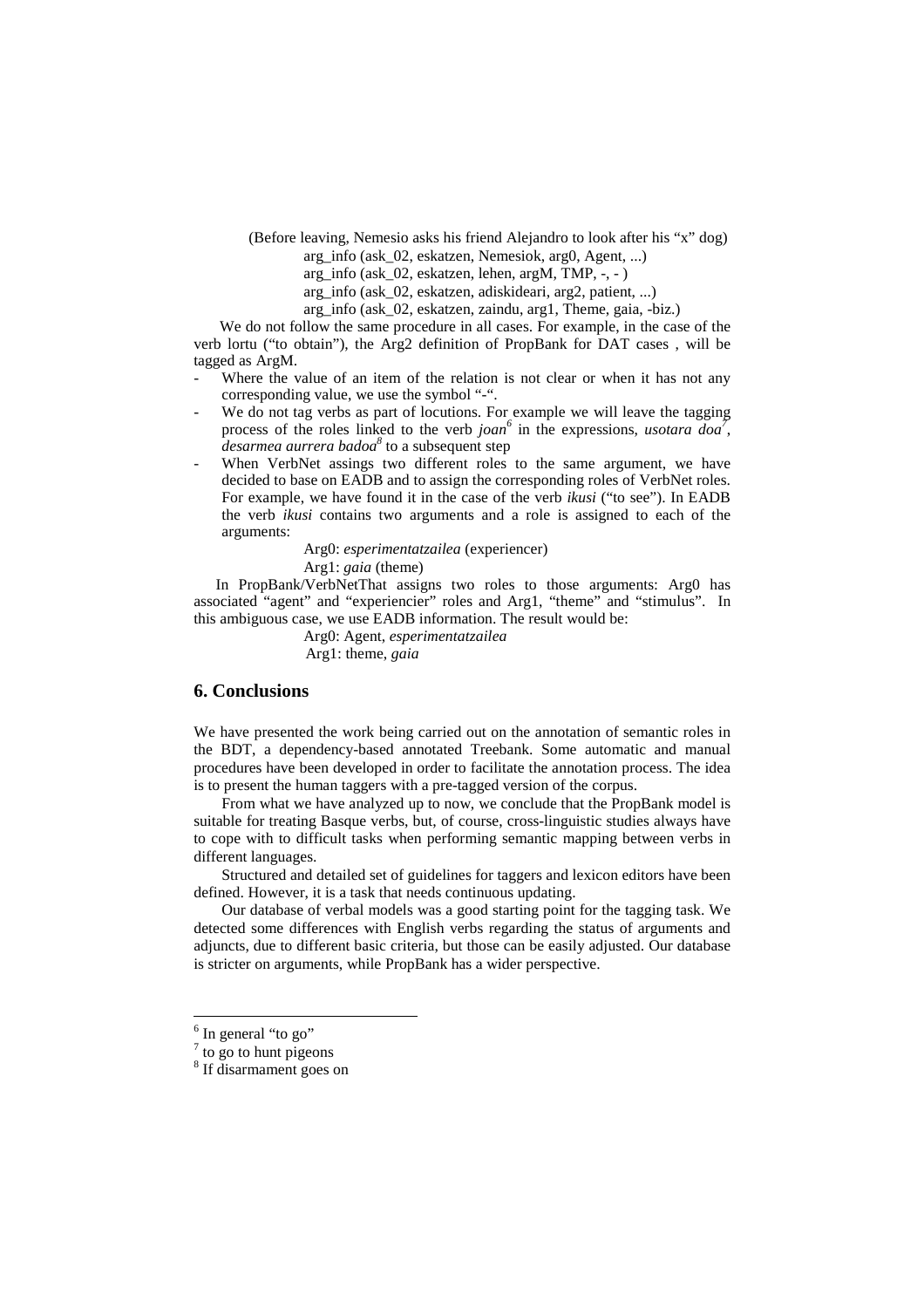Our study confirms that building a lexicon and tagging a Basque corpus with verbal sense and semantic role information following the VerbNet/PropBank model of PropBank is feasible but not lacking in problems. We have also shown the method for integrating our pre-existing resources into this new framework

In the future we want to focus on the application of automatic methods for role tagging. We have seen that once a verb is tagged with a certain number of appearances, the resulting lexicon can be used to automatically tag the rest of the appearances. Previous experimentation (Aldezabal et al., 2003) shows us that, in some cases, we can automatically tag up to 82% of the occurrences of a verb and leave a small proportion of occurrences for manual tagging.

However, we want to stress that the automatic tagging is not a substitute for manual tagging. We plan to review all occurrences, regardless of whether they remain ambiguous or no.

#### **Acknowledgments**

This work has been partially funded by the Education Department of the Spanish Government (EPEC-RS project, HUM2004-21127-E) and (IMLT, TIN2007-63173)

## **References**

- Agirre E., Aldezabal I., Pociello E. (2003). A pilot study of English Selectional Preferences and their Cross-Lingual Compatibility with Basque. *International Conference on Text Speech and Dialogue*. 12-19. Czech Republic.
- Agirre E., Aldezabal I., Etxeberria J., Izagirre I., Mendizabal K., Pociello E., Quintian M. (2006a). A methodology for the joint development of the Basque WordNet and Semcor. In *Proceedings of the 5th International Conference on Language Resources and Evaluations (LREC)*. Genoa, Italy.
- Agirre E., Aldezabal I., Etxeberria J., Pociello E. (2006b). A Preliminary Study for Building the Basque PropBank. *Proceedings of the 5th International Conference on Language Resources and Evaluations (LREC)*. Genoa, Italy.
- Aldezabal I. (1998). Levin's verb classes and Basque. A comparative approach. UMIACS Departmental Colloquia. University of Maryland.
- Aldezabal I., Aranzabe M., Atutxa A., Gojenola K., Sarasola K., Goenaga P. (2001). Extracción masiva de información sobre subcategorización verbal vasca a partir de corpus. *Actas del XVII Congreso de la SEPLN. Nº. 27. 29-36.* Universidad de Jaen, Spain.
- Aldezabal, I., Aranzabe, M.J., Atutxa, A., Gojenola, K., Oronoz, M., Sarasola, K. (2003). Application of finite-state transducers to the acquisition of verb subcategorization information. *Natural Language Engineering*, Volume 9, 39-48. Cambridge University Press.
- Aldezabal, I. (2004). *Aditz-azpikategorizazioaren azterketa. 100 aditzen azterketa zehatza, Levin (1993) oinarri harturik eta metodo automatikoak baliatuz*. Leioa (Bilbao): University of Basque Country thesis.
- Aldezabal (2007). Estudio preliminar para la creación de Euskal PropBank. In Irene Castellón and Ana Fernández (eds.), *Perspectivas de análisis de la unidad verbal*. SERES. Universitat de Barcelona. Spain.